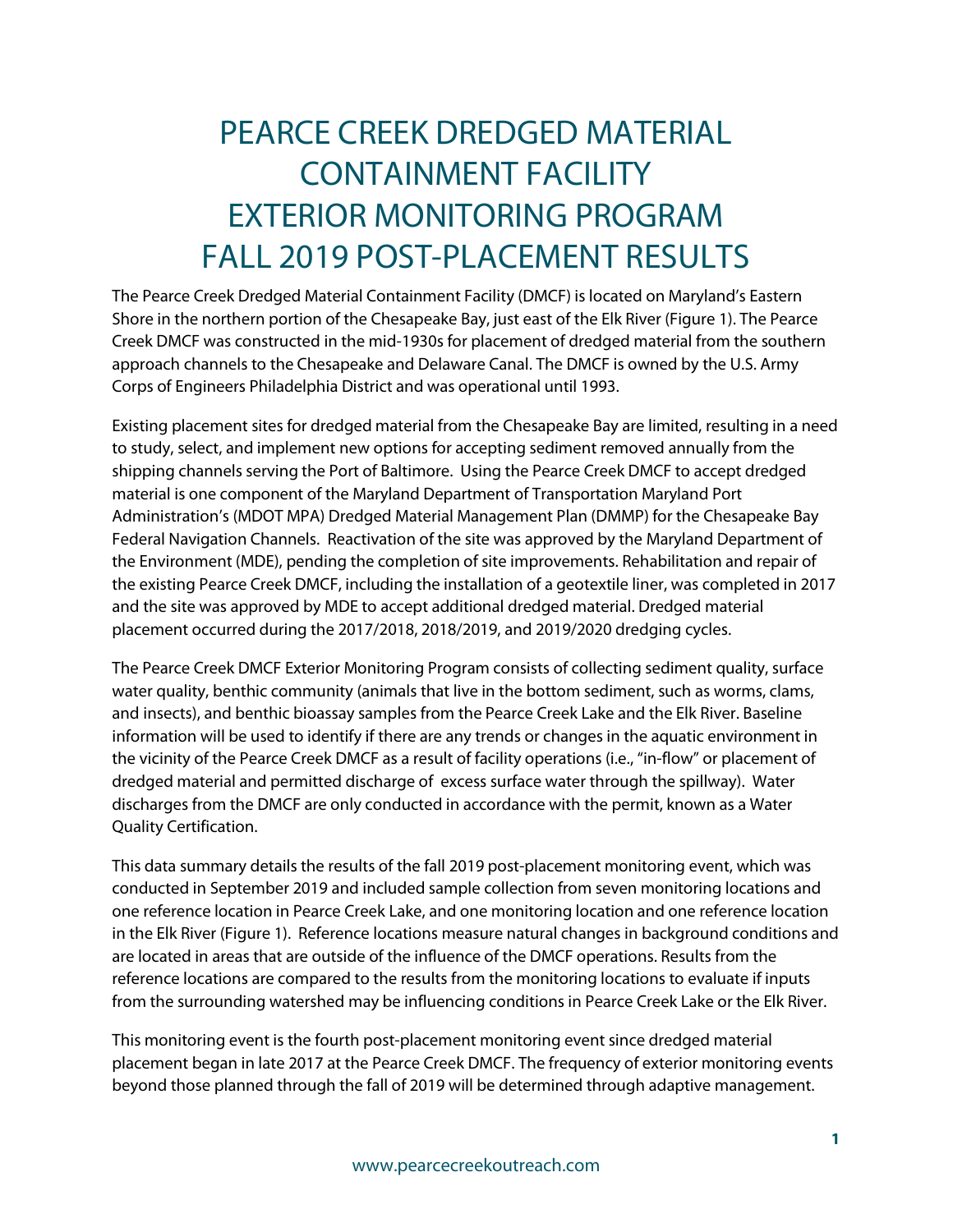

#### LEGEND:

Exterior Monitoring Location

Pearce Creek Dredged Material Containment Facility





#### **FIGURE 1. EXTERIOR MONITORING LOCATIONS**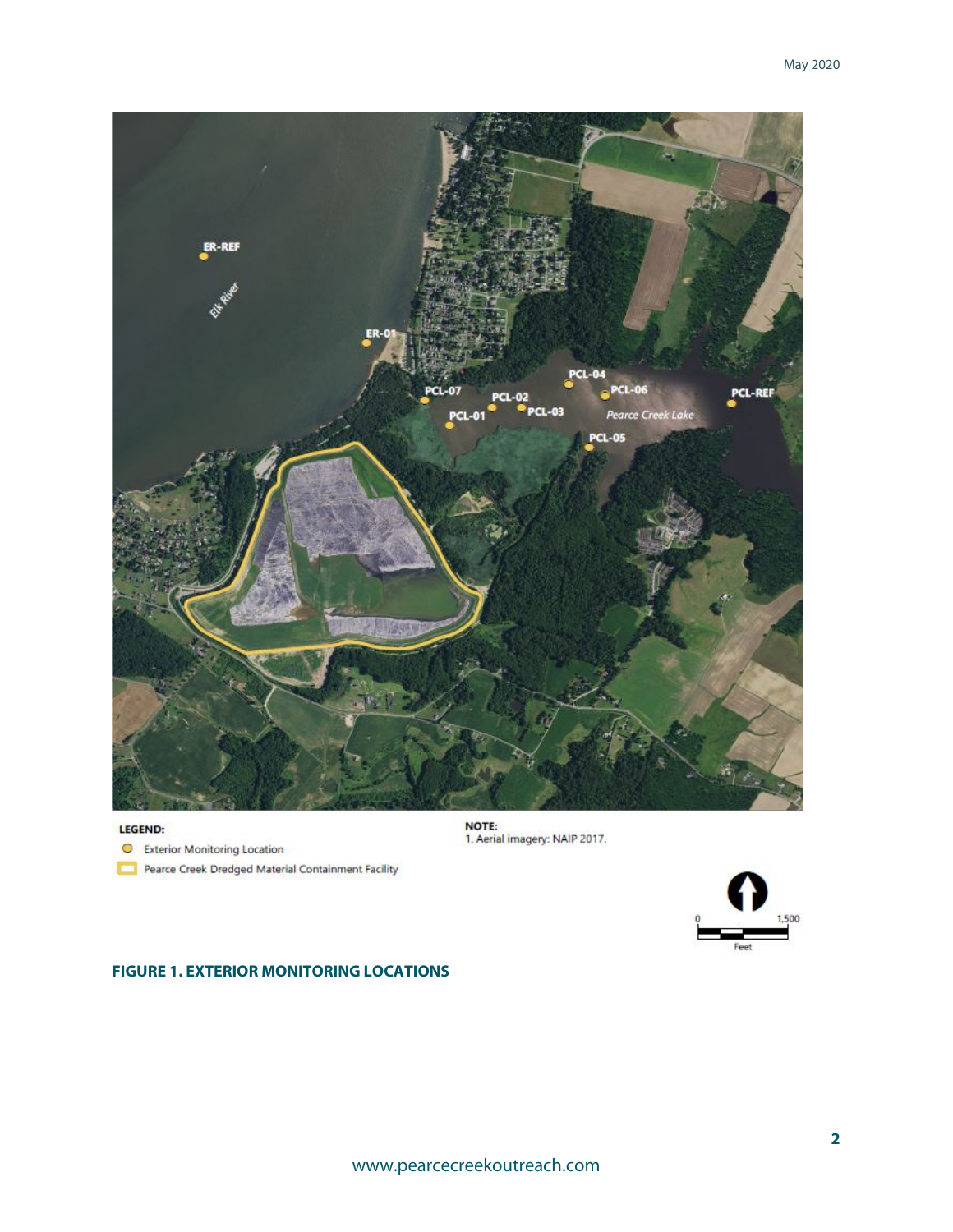### SEDIMENT QUALITY

The physical and chemical characteristics of ten sediment samples from the Pearce Creek DMCF exterior monitoring locations were assessed to determine the sediment quality. Sediments were sent to a certified laboratory and tested for grain size, metals, nitrogen, phosphorus, sulfur, ammonia, and organic carbon. This list was chosen because it represents the composition of soils that erode from the surrounding area, which are the source for the majority of the Pearce Creek Lake sediments.

Sediment quality guidelines are used to identify potential chemicals of concern in aquatic ecosystems. The threshold effect concentrations (TEC) are chemical concentrations below which adverse effects on organisms are unlikely. Probable effect concentrations (PEC) represent concentrations above which adverse effects on organisms are possible. Concentrations that are between the TEC and PEC represent the concentrations at which adverse effects on organisms may occur, as shown in Figure 2:



#### **FIGURE 2. DATA EVALUATION USING SEDIMENT QUALITY GUIDELINES**

Comparisons of chemical concentrations in sediment from the Pearce Creek Lake monitoring locations to the TECs and PECs indicated that five metals were detected at concentrations between the TEC and PEC, and only nickel was detected at a concentration that exceeded the PEC value. Nickel exceeded the PEC for most of the Pearce Creek Lake monitoring locations and the reference site. However, the nickel concentrations are within the range of concentrations observed during the baseline sampling, so environmental conditions have not changed compared to the pre-placement condition. Nickel is typically detected at concentrations that are slightly above the PEC throughout the Chesapeake Bay region due to the underlying geology in the area.

Comparisons of chemical concentrations in sediment from the Elk River monitoring location to the TECs and PECs indicated that all of the metals had concentrations below the TEC values.

For sediment samples, results from the fall 2019 post-placement monitoring event indicated that concentrations of detected metals in sediment samples were generally comparable to and within the range of concentrations from the baseline monitoring events.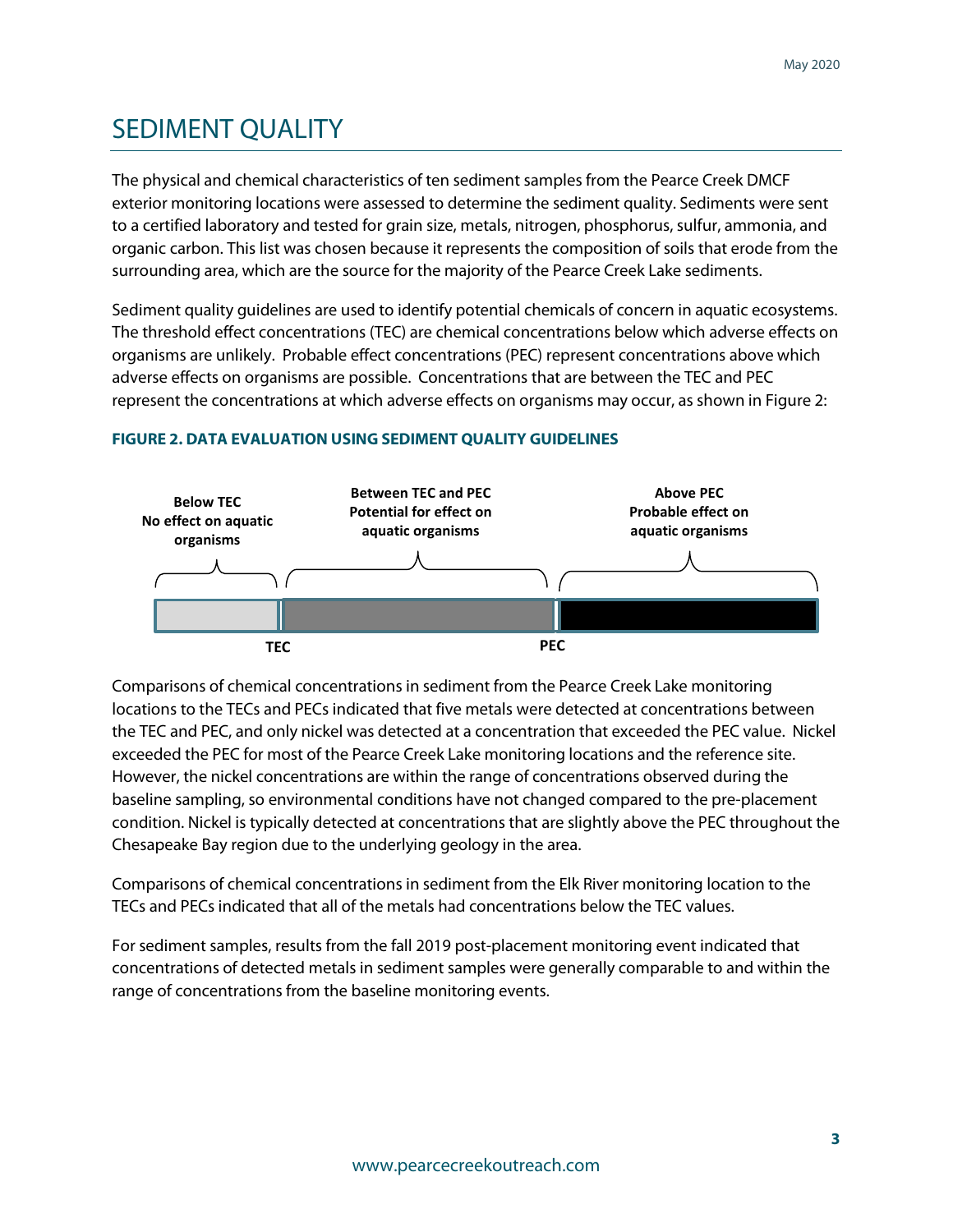# WATER QUALITY

The physical and chemical characteristics of ten water samples from the Pearce Creek DMCF exterior monitoring locations were assessed to determine post-placement surface water quality. Chemicals detected in the surface water were compared to water quality standards and criteria developed by the U.S. Environmental Protection Agency and the State of Maryland for freshwater environments. Each chemical has two criteria—one that evaluates short term, or acute, effects and one that evaluates long term, or chronic, effects.

Eight surface water samples were collected from Pearce Creek Lake, and two surface water samples were collected from the Elk River (Figure 1). In addition to measuring the surface water conditions when the samples were collected—such as water temperature, oxygen content, and water clarity (turbidity)—the surface water samples were also sent to a certified laboratory. Laboratory tests for the water samples included metals, phosphorus, nitrogen, ammonia, and suspended solids. This list was chosen to represent the composition of surface water runoff and soil erosion, which provide the majority of the surface water that flows into Pearce Creek Lake from the surrounding area.

For the Pearce Creek Lake samples, 8 of the 16 tested metals were detected in the surface water samples. Concentrations for the metals were generally low and consistent with metal concentrations at the upstream reference site. None of the metals analyzed in the Pearce Creek Lake surface water samples, including both the monitoring locations and the reference location, exceeded the acute or chronic freshwater criteria for aquatic life.

For the Elk River samples, 8 of the 16 tested metals were detected in the surface water samples. Concentrations for the metals were generally low and consistent with metal concentrations at the offshore reference site. None of the metals analyzed in the Elk River surface water samples exceeded the acute or chronic freshwater criteria for aquatic life.

For surface water, results from the fall 2019 post-placement monitoring event indicated that concentrations of detected metals were comparable or within the range of concentrations from the baseline monitoring events.

## BENTHIC COMMUNITY

Benthic organisms (animals that live in the bottom sediment such as worms, clams, and insects) are important indicators of environmental stress in aquatic systems because they do not move very far during the course of their lifetime. Therefore, benthic organisms act as a record of the environmental conditions in a specific area over a long period of time. Benthic invertebrates are also important food for many species, and in healthy ecosystems a robust and diverse benthic community provides food to many other animals.

To characterize the benthic communities in Pearce Creek Lake and the Elk River, several components of the community were calculated, including the total number of species, abundance (total number of organisms), and diversity (how many different species are present). The Pearce Creek Lake reference site fell within the range of the results of the Pearce Creek Lake monitoring locations for each of the